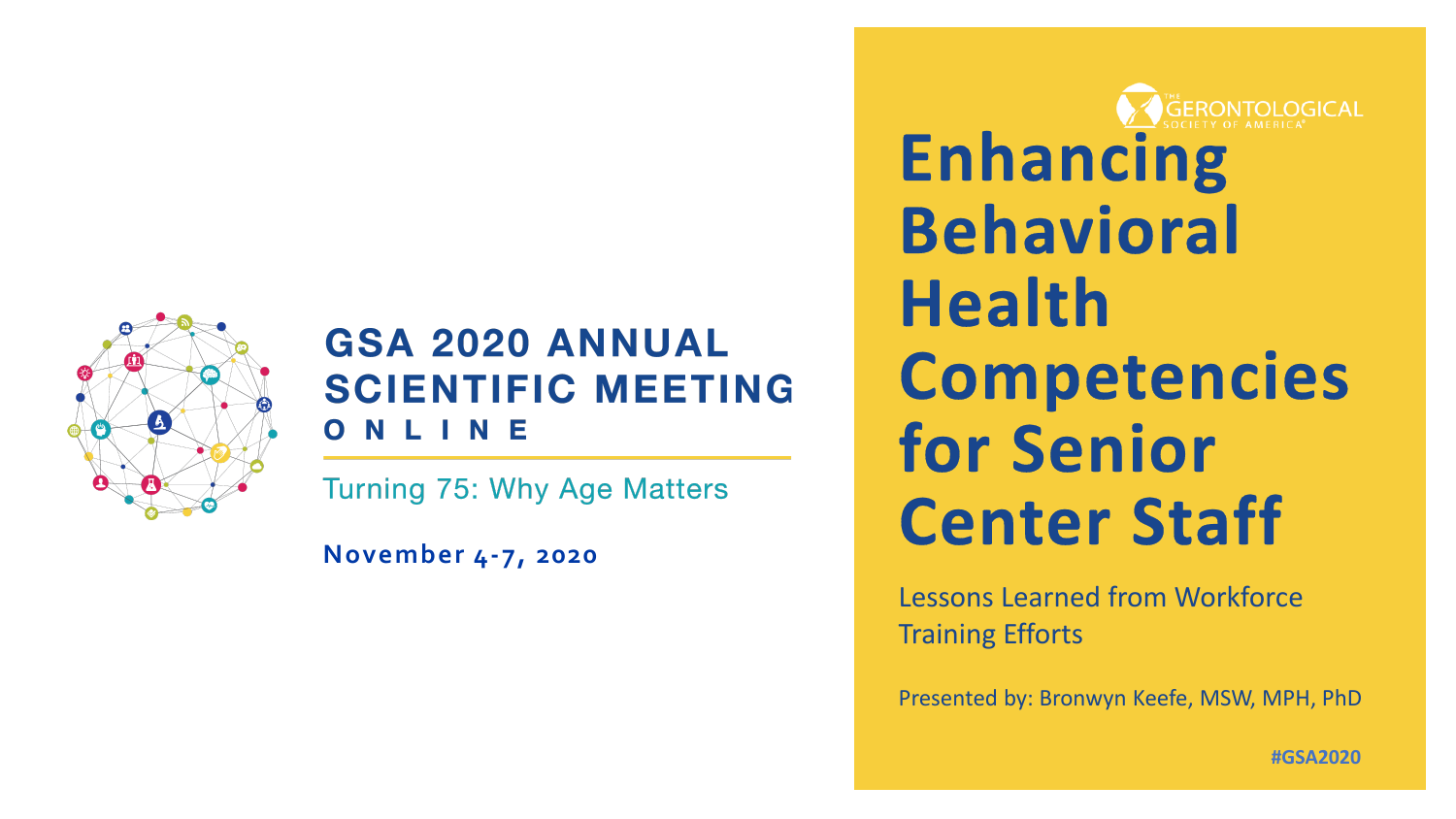I have no commercial relationships to disclose.







**#GSA2020**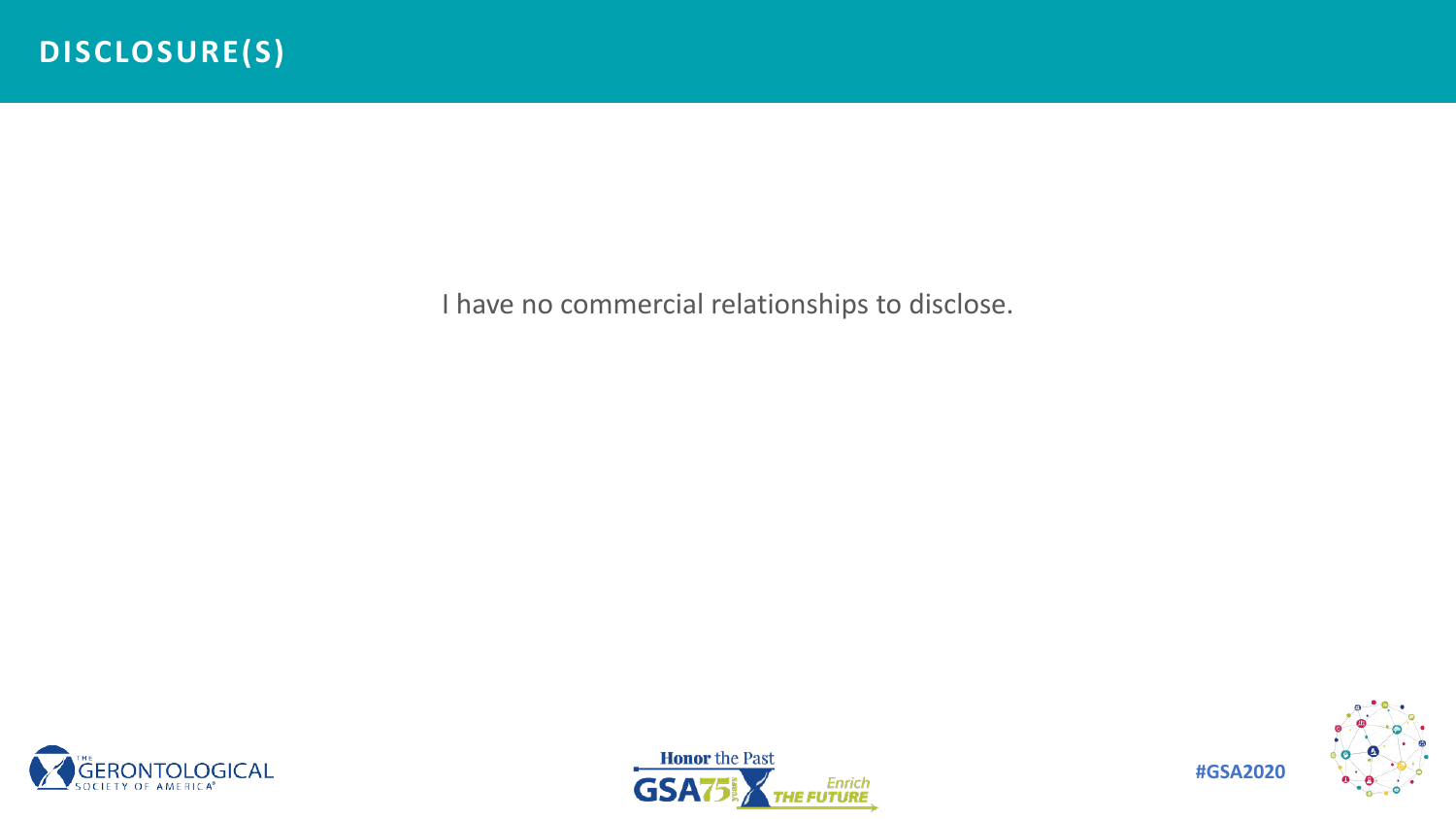## **Program Partners**

- **Boston University School of Social Work Center for Aging and Disability** Education and Research (CADER)
	- Bronwyn Keefe MSW, MPH, PhD, Research Assistant Professor & Director CADER
	- Rita Marsh, MSW, Manager of Workforce and Curriculum Development
	- Jordan Jamil Ahmed, MSW/MPH Candidate, Research Assistant
- National Council on Aging (NCOA)
	- Jennifer Tripken, Ed.D., CHES, Associate Director, Center for Healthy Aging
	- Maureen O'Leary, NISC Program Manager
- Supported by The Retirement Research Foundation (RRF)



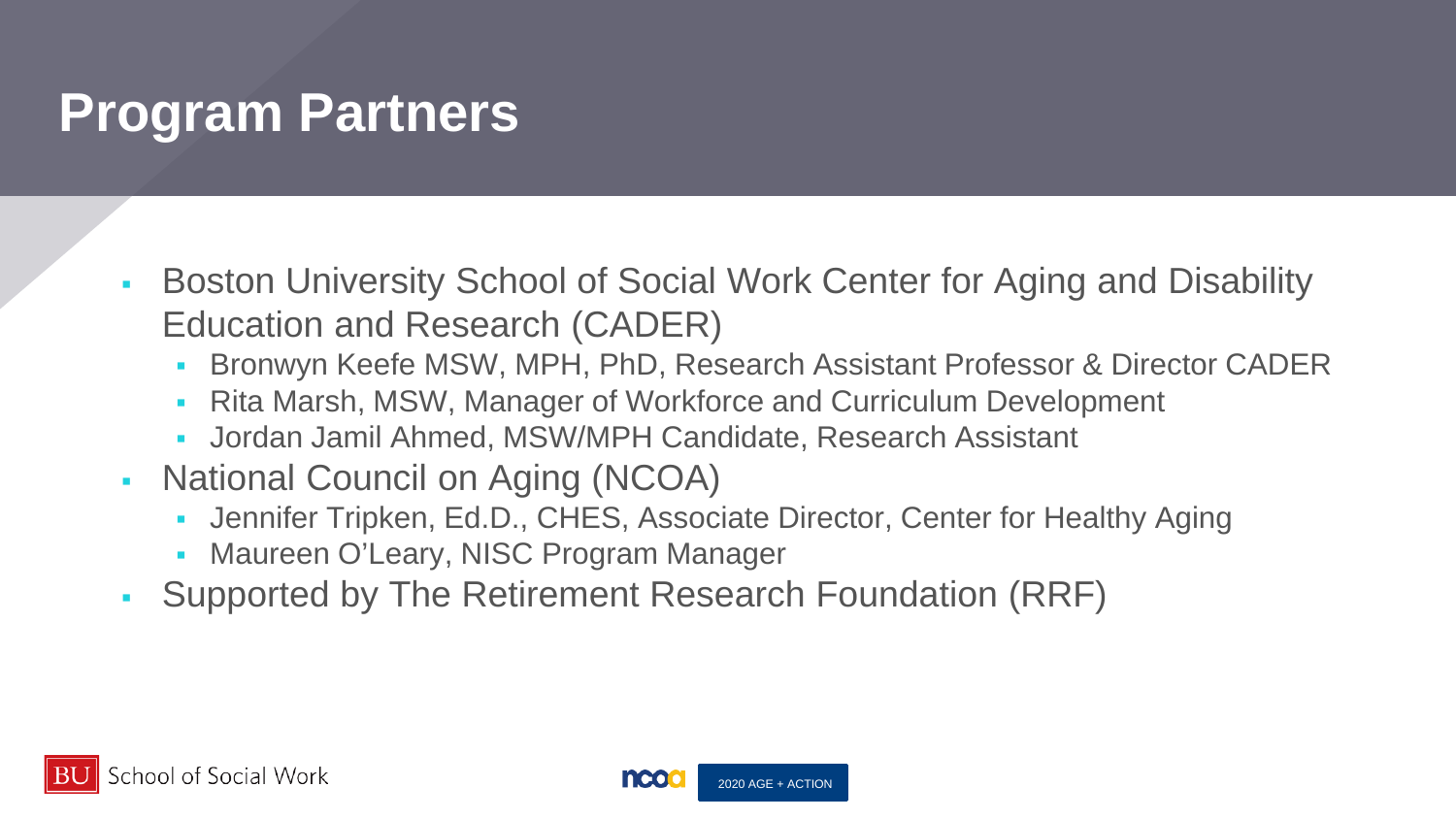## **Shared Mission**

- The Center for Aging & Disability Education & Research (CADER) at Boston University's School of Social Work is **dedicated to strengthening the workforce that provides health and long-term supports and services to older adults and people with disabilities.**
- NCOA has been the leading nonprofit service organization dedicated to **improving the lives of older Americans, particularly those who are struggling**.
- The National Institute of Senior Centers (NISC), is **committed to strengthening** the nation's almost 10,000 senior centers **through best practices, professional development**, advocacy, research, and national standards.
- NCOA's Center for Healthy Aging (CHA) supports the expansion and sustainability of evidence-based health promotion and disease prevention programs with the **goal is to help older adults live longer and healthier lives.**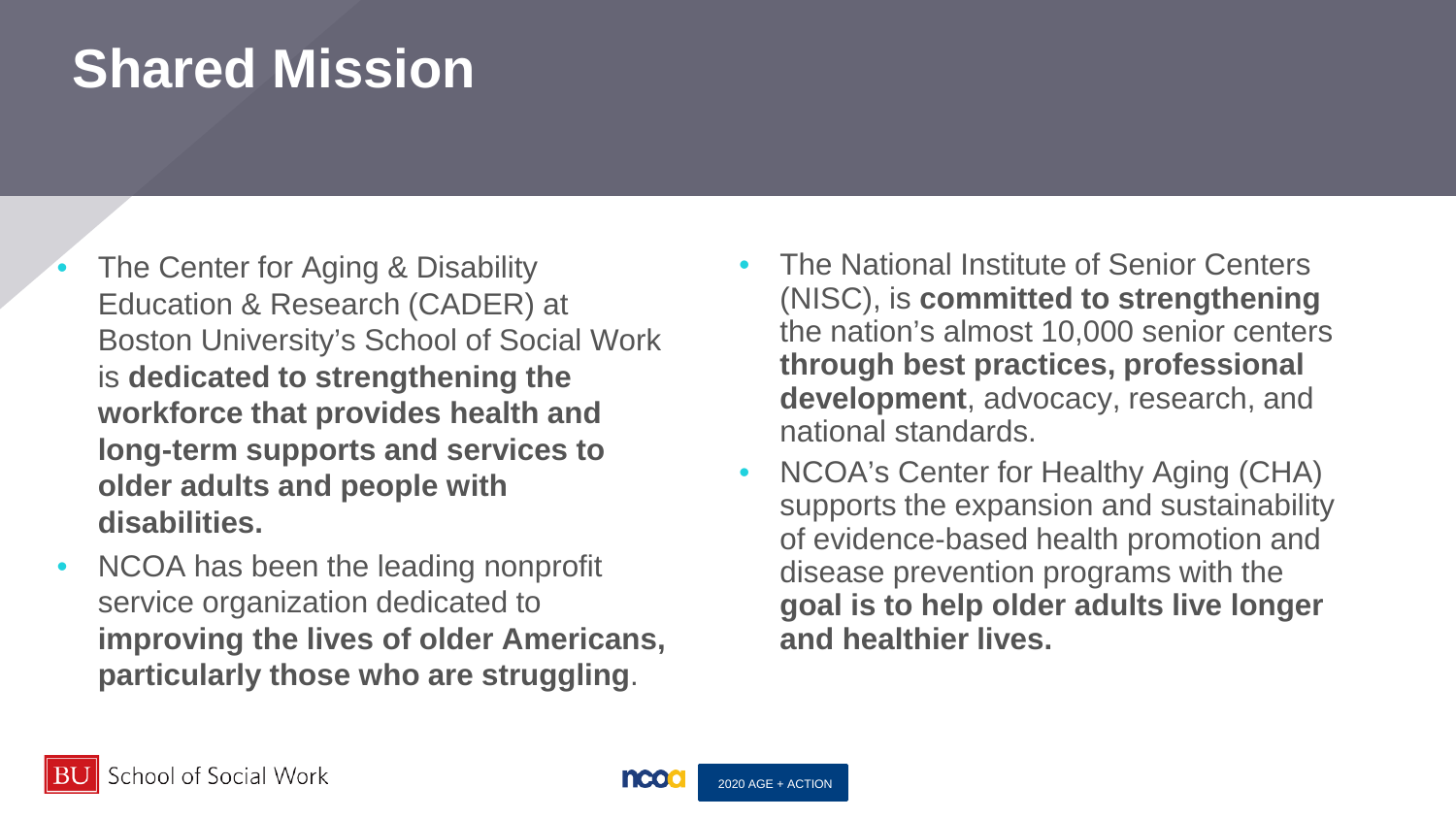## **Workforce Training Need**

- One of the greatest barriers to the provision of behavioral health services is the lack of a trained workforce
- This leads to unrecognized, undiagnosed, and untreated mental health issues that are costly and even lethal
	- One study showed that nearly 70% of older adults who have completed suicide visited their primary care physician within the month of their death
- An IOM 2012 Report<sup>2</sup> suggests that the "breadth and magnitude of inadequate workforce training and personnel shortages have grown to such proportions, says the committee, that no single approach can adequately address the issue"

<sup>2</sup> Eden, J., Maslow, K., Le, M., & Blazer, D. (Eds.). (2012). The Mental Health and Substance Use Workforce for Older Adults: In Whose Hands? National Academies Press

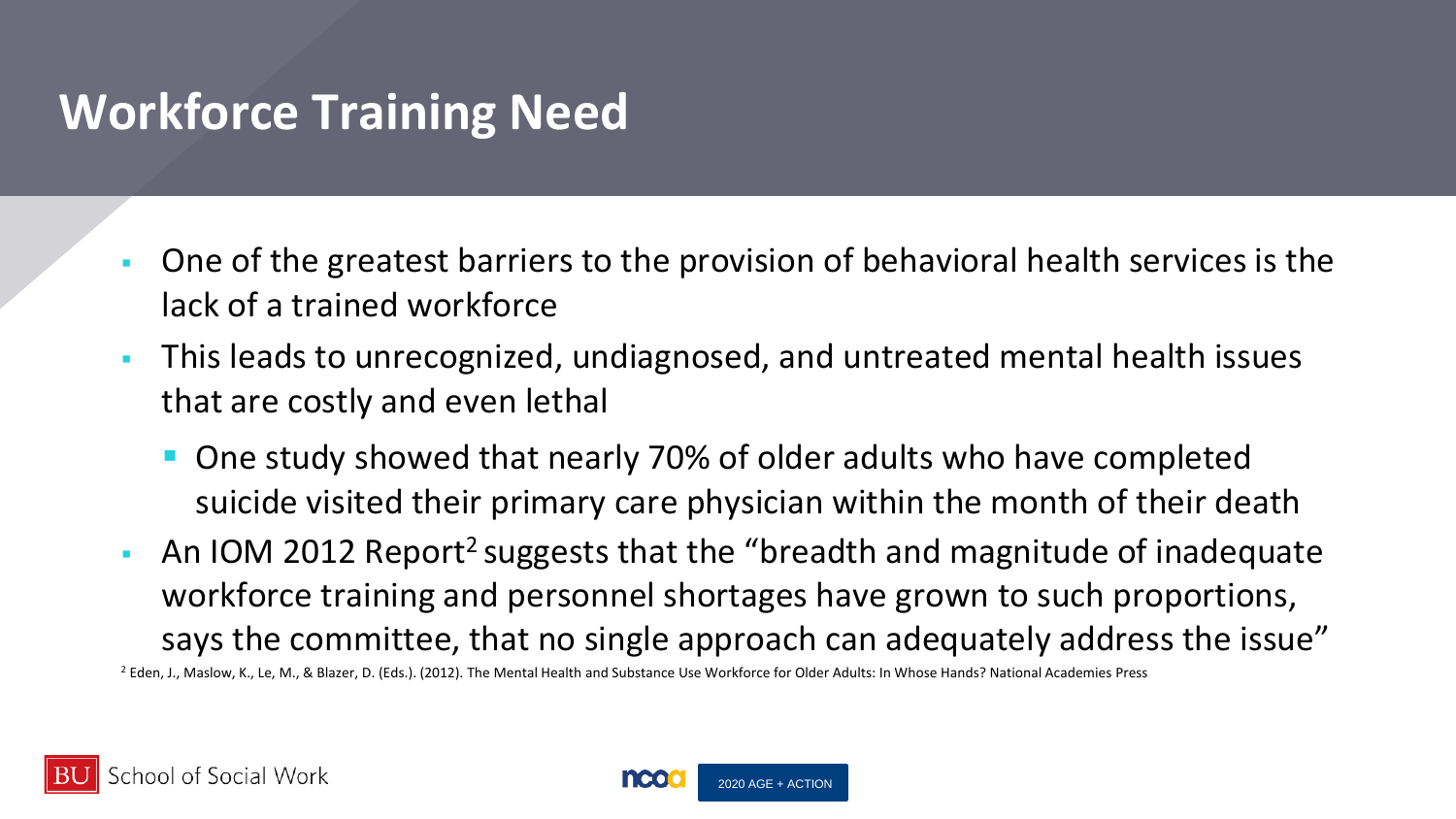## **Background – Why Senior Centers?**

- **Senior Centers are community focal points for aging well. They seek to engage older** adults with opportunities for lifelong learning, health and wellness, volunteer & community engagement and provide social and support services to elders, families, and caregivers.
- **Like the greater population, older adults can also experience depression, problems with** alcohol and medications, suicide, and Alzheimer's Disease or dementia.
- During COVID senior center professionals have focused on delivering essential needs, fostering social connection and referrals. Older adults are experiencing more isolation.
- There is limited training and information available on best practices in training Senior Center staff in behavioral health issues.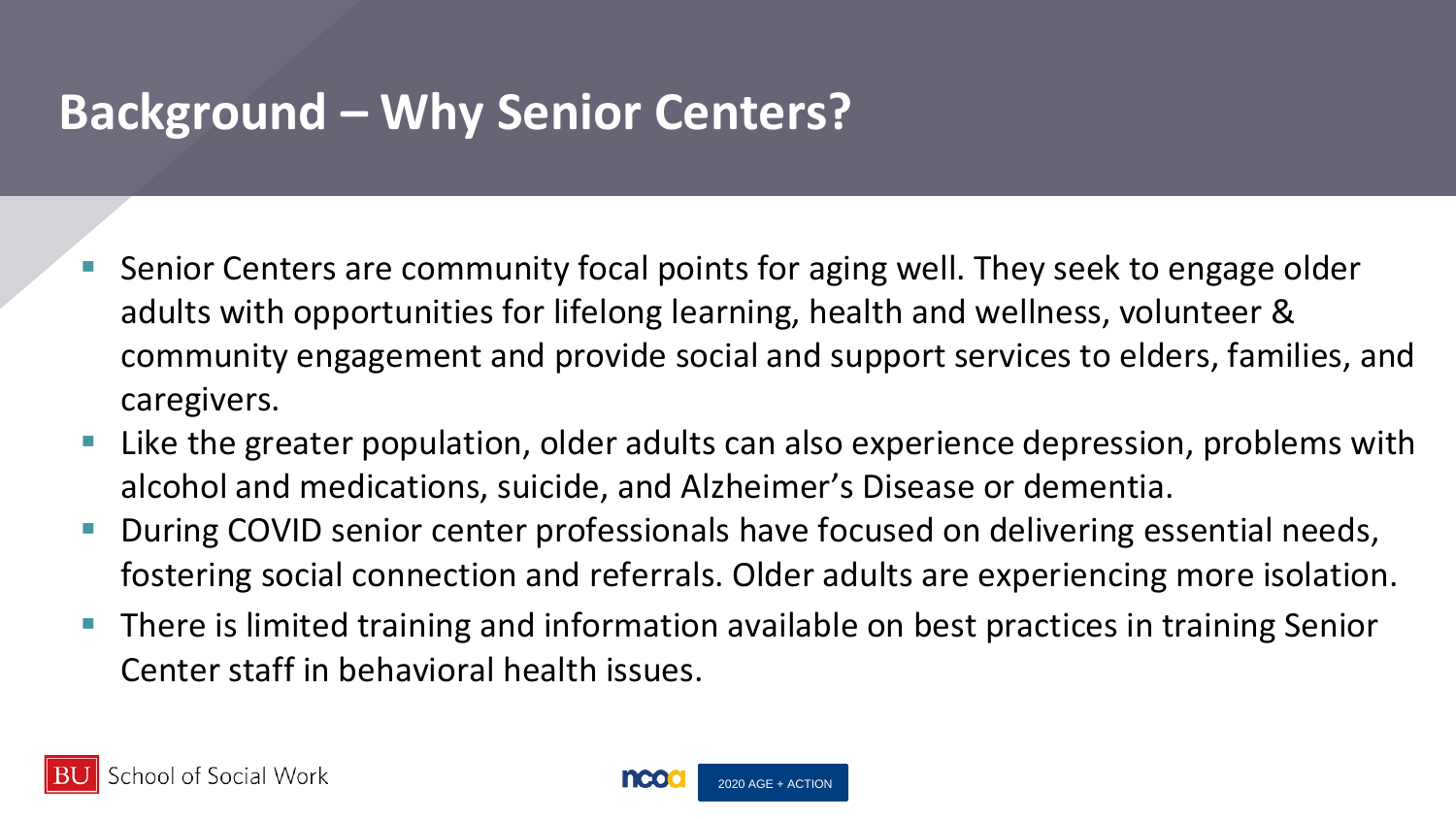## **Program Description**

Learners completed five competency-based online courses in these important areas:

- 1. Mental Health and Aging 4 hours
- 2. Substance Use among Older Adults 4 hours
- 3. Suicide Prevention Among Older Adults 4 hours
- 4. Alzheimer's Disease and Other Dementias 4 hours
- 5. Mental Wellness and Resilience among Older Immigrants and Refugees- 3 hours



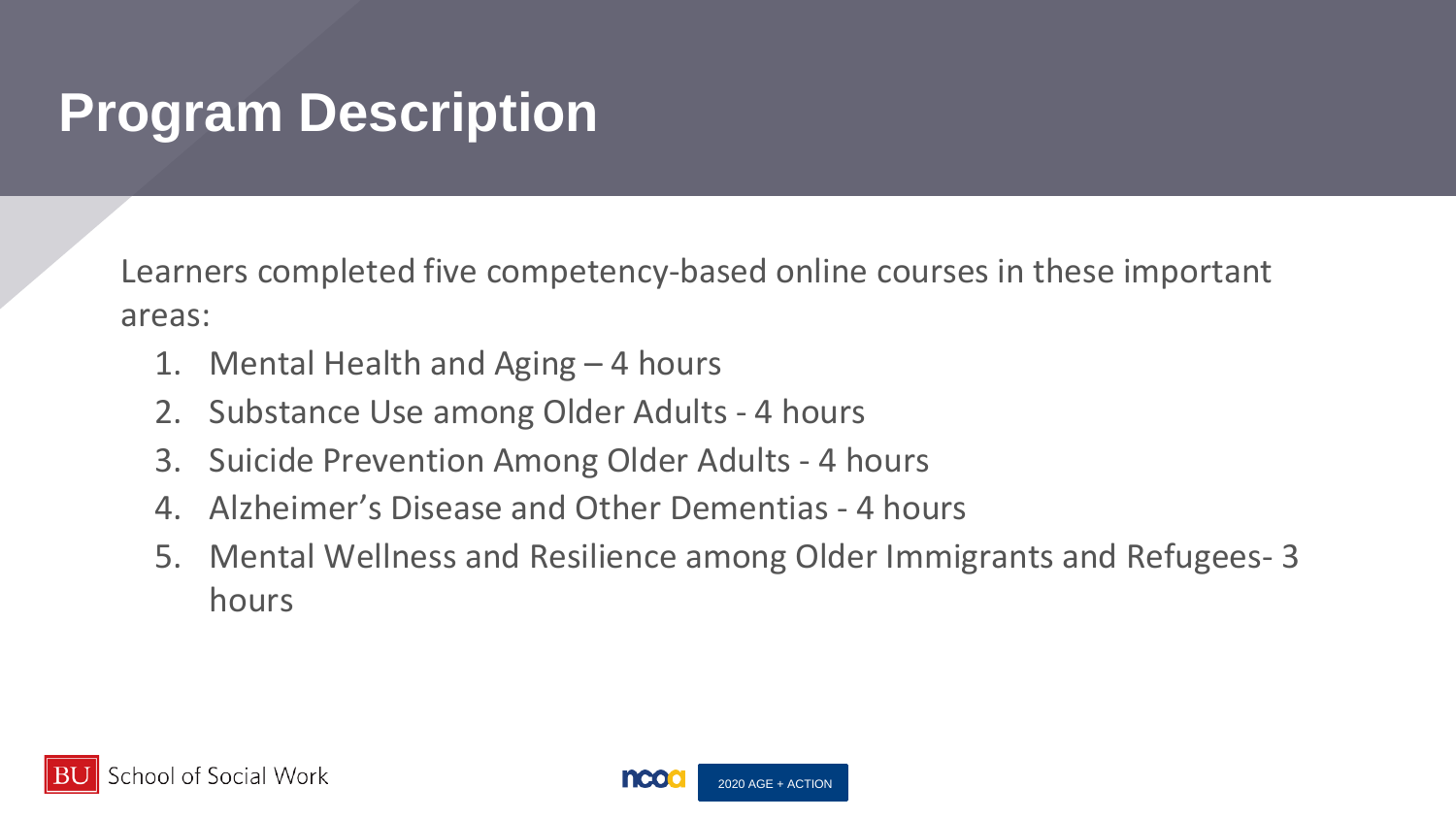## **Program Participants by State**

### • **Year 1 – Florida and Illinois** –

• 200 senior center professionals from Florida Association of Senior Centers & Association of Illinois Senior Centers

#### • **Year 2 – Wisconsin** –

• 50 senior center professionals from Wisconsin - The Greater Wisconsin Area Agency on Aging (GWAAR) in partnership with the Wisconsin Association of Senior Center (WASC) Directors



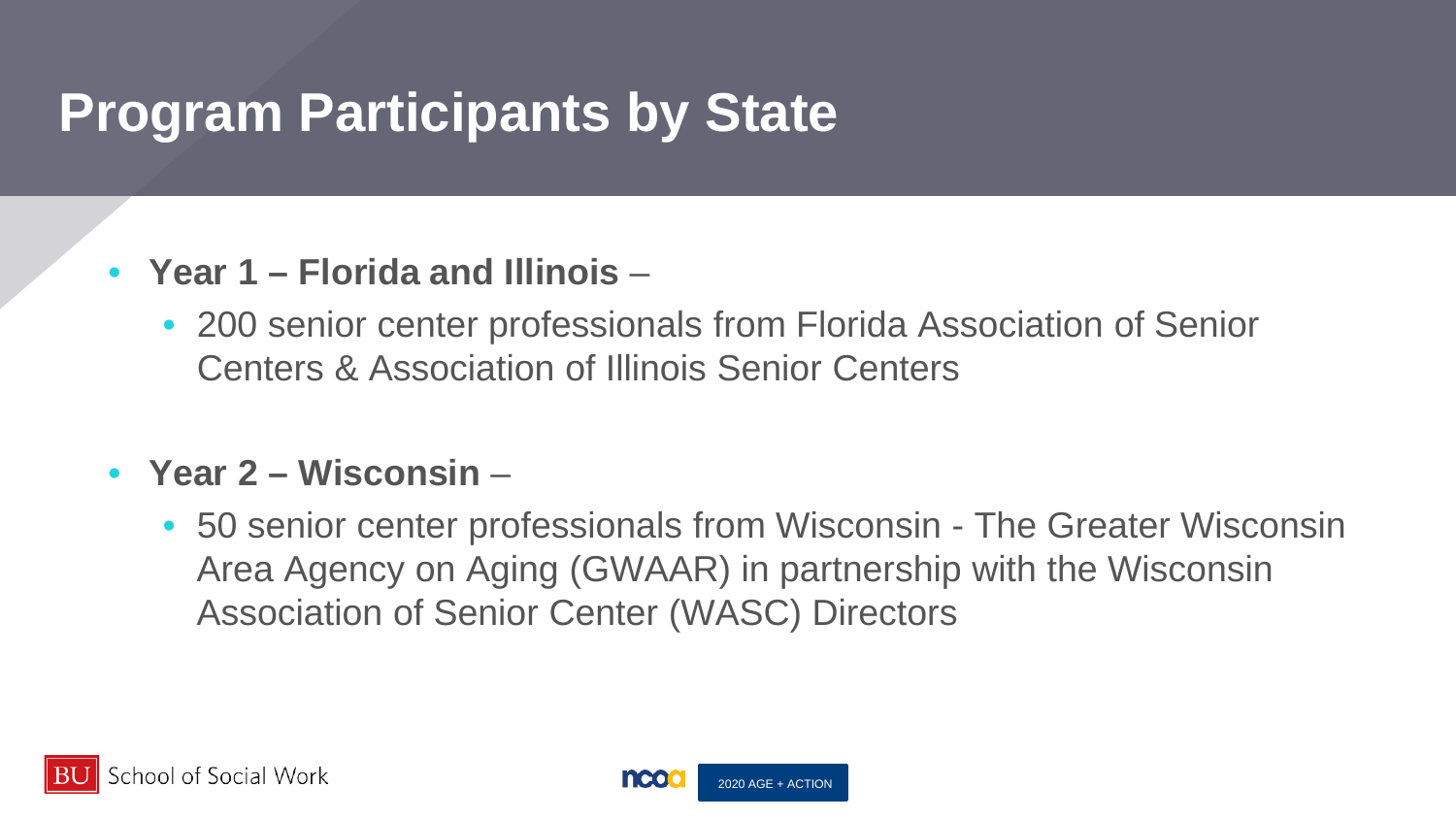## **Participant Data Year One – Florida and Illinois**

Florida & Illinois Cohort: 200 learners enrolled, 167 learners completed (84%)

- **October 2018 to February 2020**
- **The 19 To what extent do you believe that the training taught you what to do differently** when caring for people with behavioral health concerns?"
	- 99% of learners answered "Great extent," "A lot," or "Somewhat"
- Preliminary analysis show that 100% of competencies are statistically significant from pre to post competency score with some of the greatest increases in areas around identifying those at risk for substance use and suicide

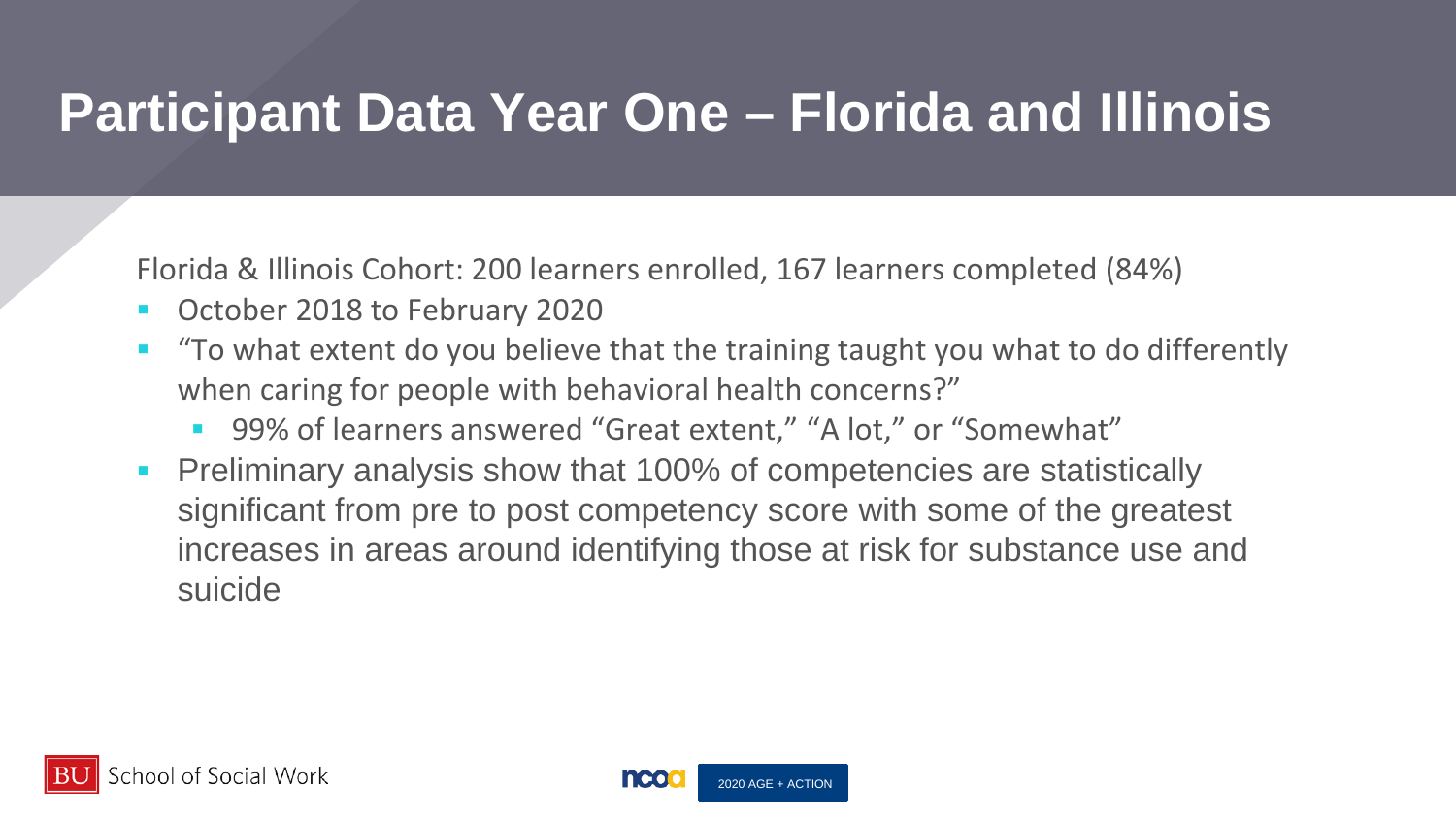# **FL/IL "How useful was the online training to your job?"**





**Extremely useful**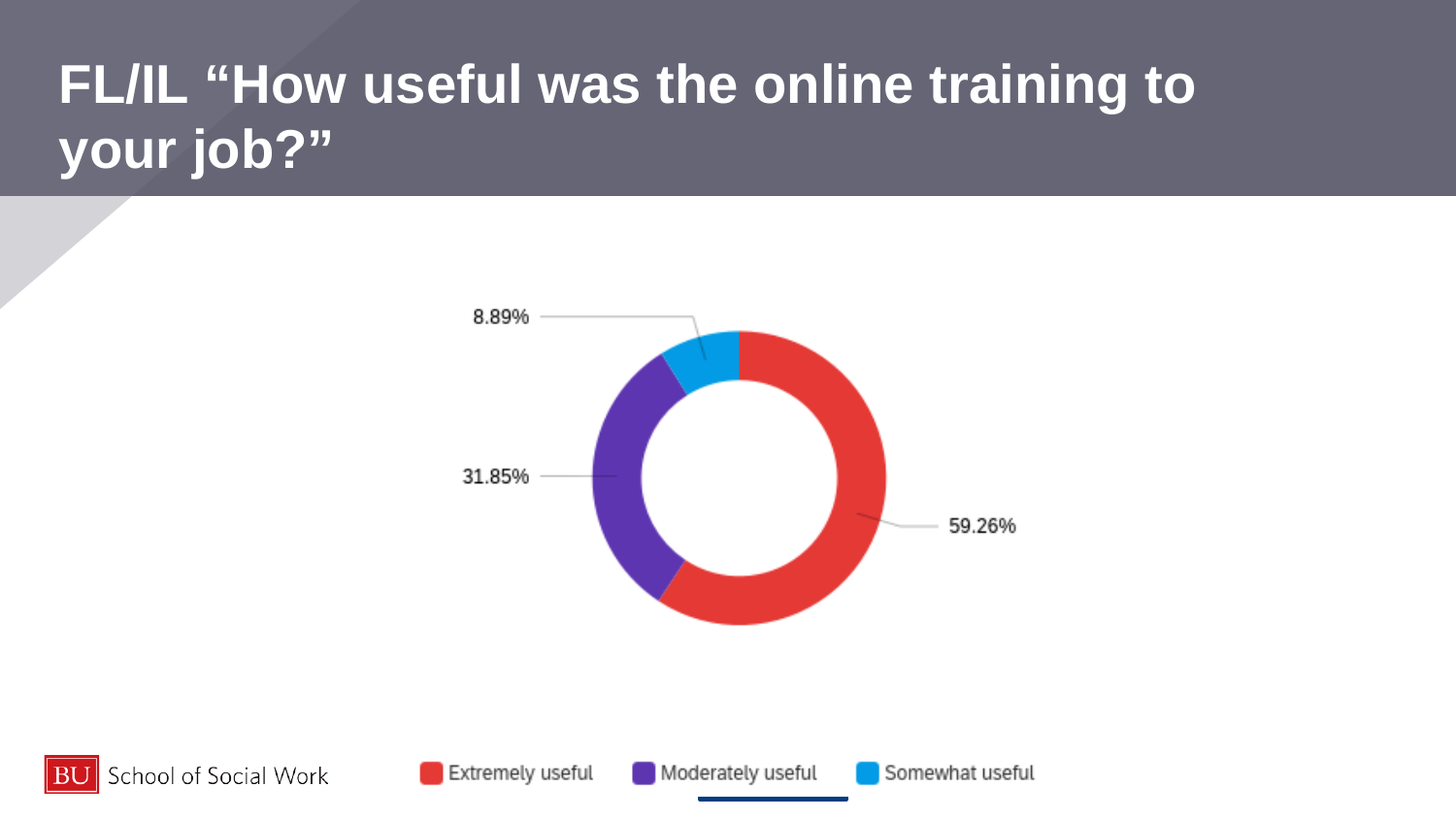## **FL/IL "How confident are you in making referrals to mental health providers?"**

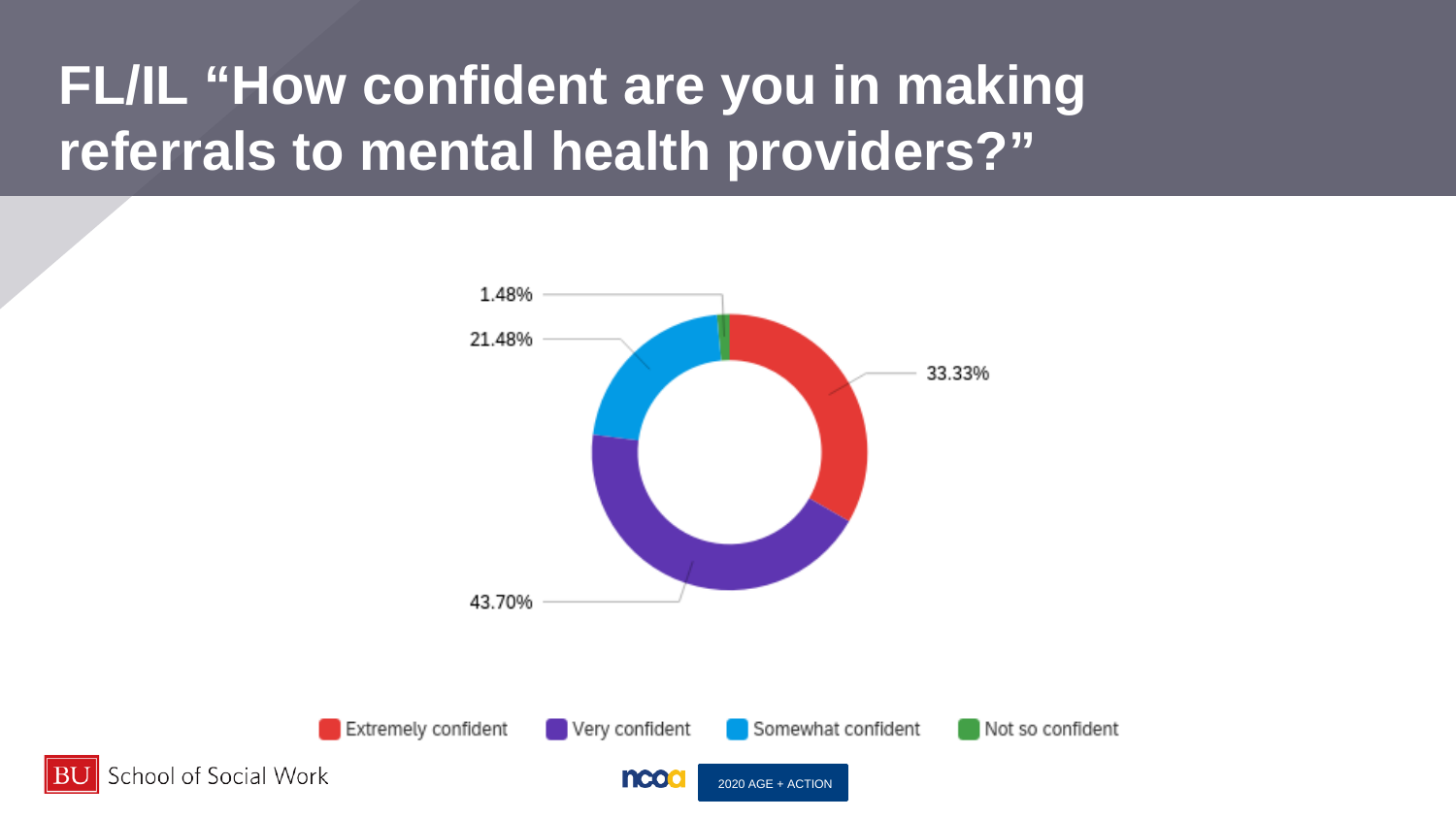# Mental Health and Aging Issues (FL/IL)



chool of Social Work

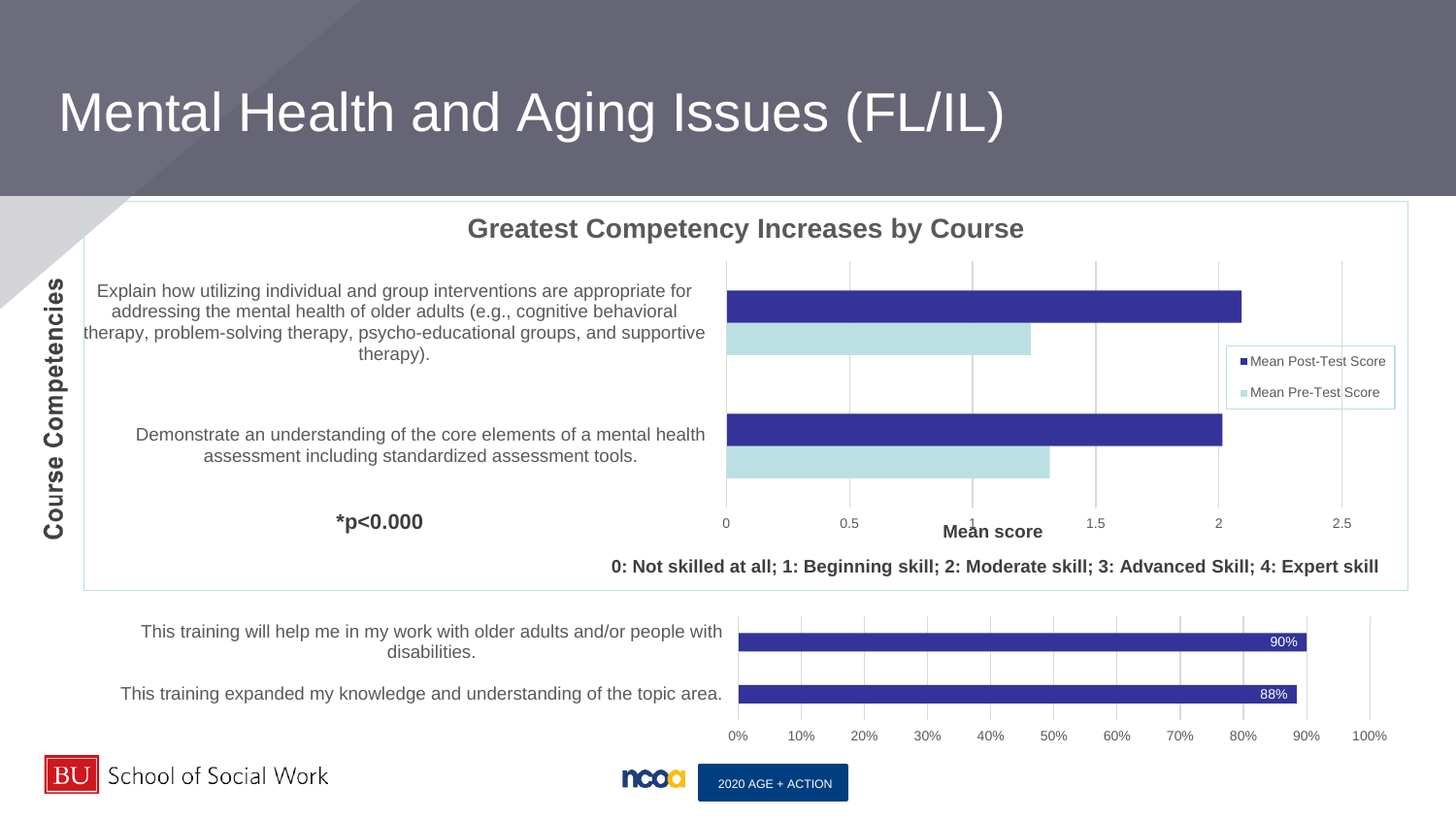# **Substance Use Among Older Adults (**FL/IL)

#### **Greatest Competency Increases by Course**

0 0 0.5 1 1.5 2 2.5 Identify standardized screening and assessment tools that are appropriate for use with older adults, such as the MAST-G and AUDIT. Utilize evidence based models for addressing substance use including SBIRT. Mean Post-Test Score **Mean Pre-Test Score Mean score 0: Not skilled at all; 1: Beginning skill; 2: Moderate skill; 3: Advanced Skill; 4: Expert skill** 94% 94% This training expanded my knowledge and understanding of the topic area. The information in this course was effectively presented.

2020 AGE + ACTION

**neo** 

0% 10% 20% 30% 40% 50% 60% 70% 80% 90% 100%

chool of Social Work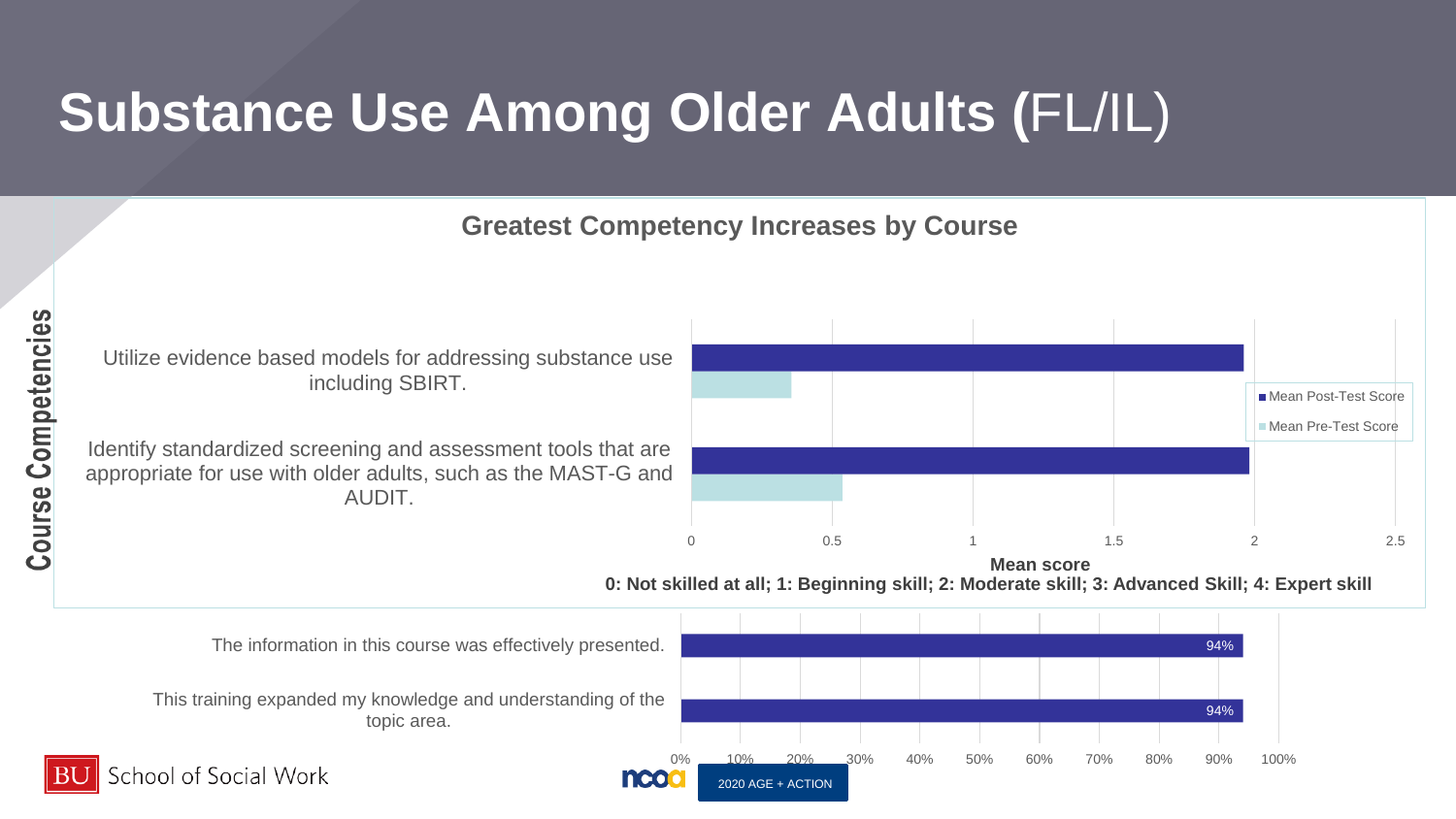# **Suicide Prevention among Older Adults** (FL/IL)

#### $0.5$  **Mean score**  $1.5$  2 2.5 Describe the skills that are needed to assess and intervene with a suicidal older adult. Describe collaborative emergency plans that can impact the older adult's safety when they are at risk of suicide. **Greatest Competency Increases by Course Mean Post-Test Score Mean Pre-Test Score 0: Not skilled at all; 1: Beginning skill; 2: Moderate skill; 3: Advanced Skill; 4: Expert skill \*p<0.000 Mean score**

This training will help me in my work with older adults and/or people with disabilities.

This training expanded my knowledge and understanding of the topic area.





Competencies

Course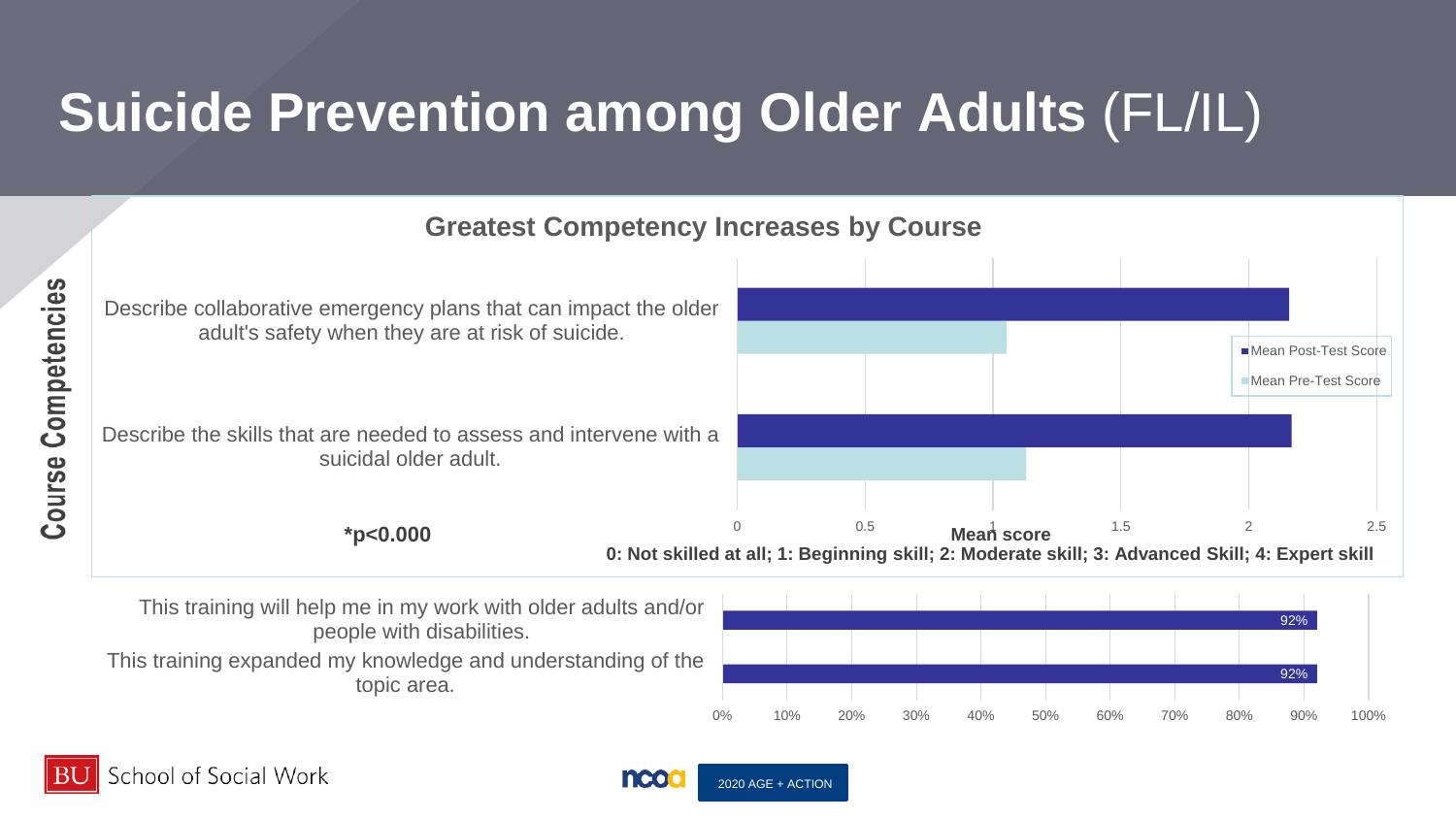# **Alzheimer's Disease and Other Dementias of Aging**  (FL/IL)



2020 AGE + ACTION

**INCO** 

93%

0% 10% 20% 30% 40% 50% 60% 70% 80% 90% 100%

I would recommend this course to my colleagues.

chool of Social Work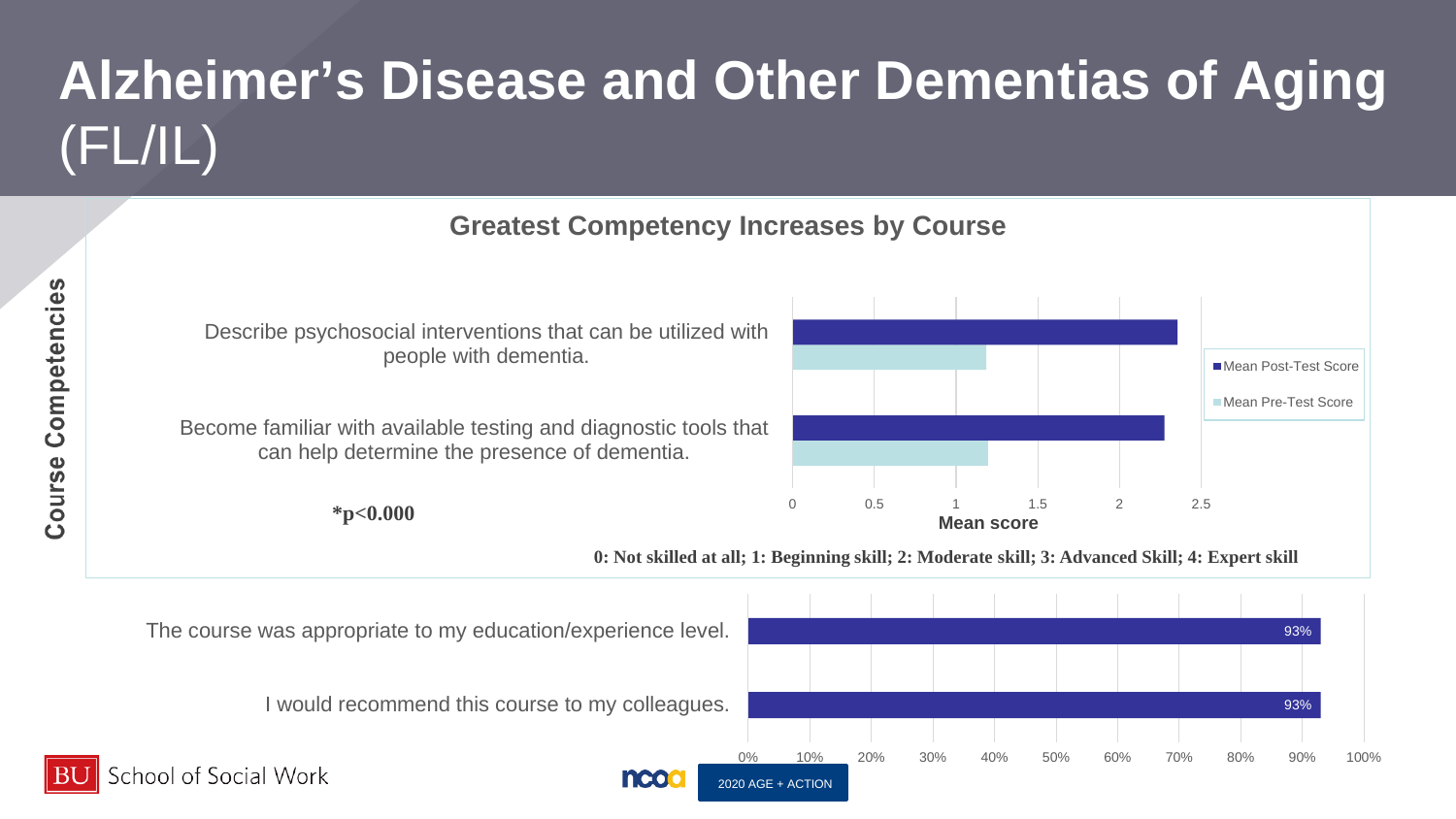# **Mental Wellness and Resilience Among Older Immigrants and Refugees** (FL/IL)

0 0.5 1 1.5 2 2.5 **\*p<0.000 Mean score** Understand the background of immigration in the U.S. and its relationship to the work you do with older immigrants and refugees. Utilize information about depression in your work with older immigrants and refugees. **Greatest Competency Increases by Course** ■ Mean Post-Test Score **Mean Pre-Test Score 0: Not skilled at all; 1: Beginning skill; 2: Moderate skill; 3: Advanced Skill; 4: Expert skill** 93% 91% 0% 10% 20% 30% 40% 50% 60% 70% 80% 90% 100% This training expanded my knowledge and understanding of the topic area. This training will help me apply practice skills in the topic area.



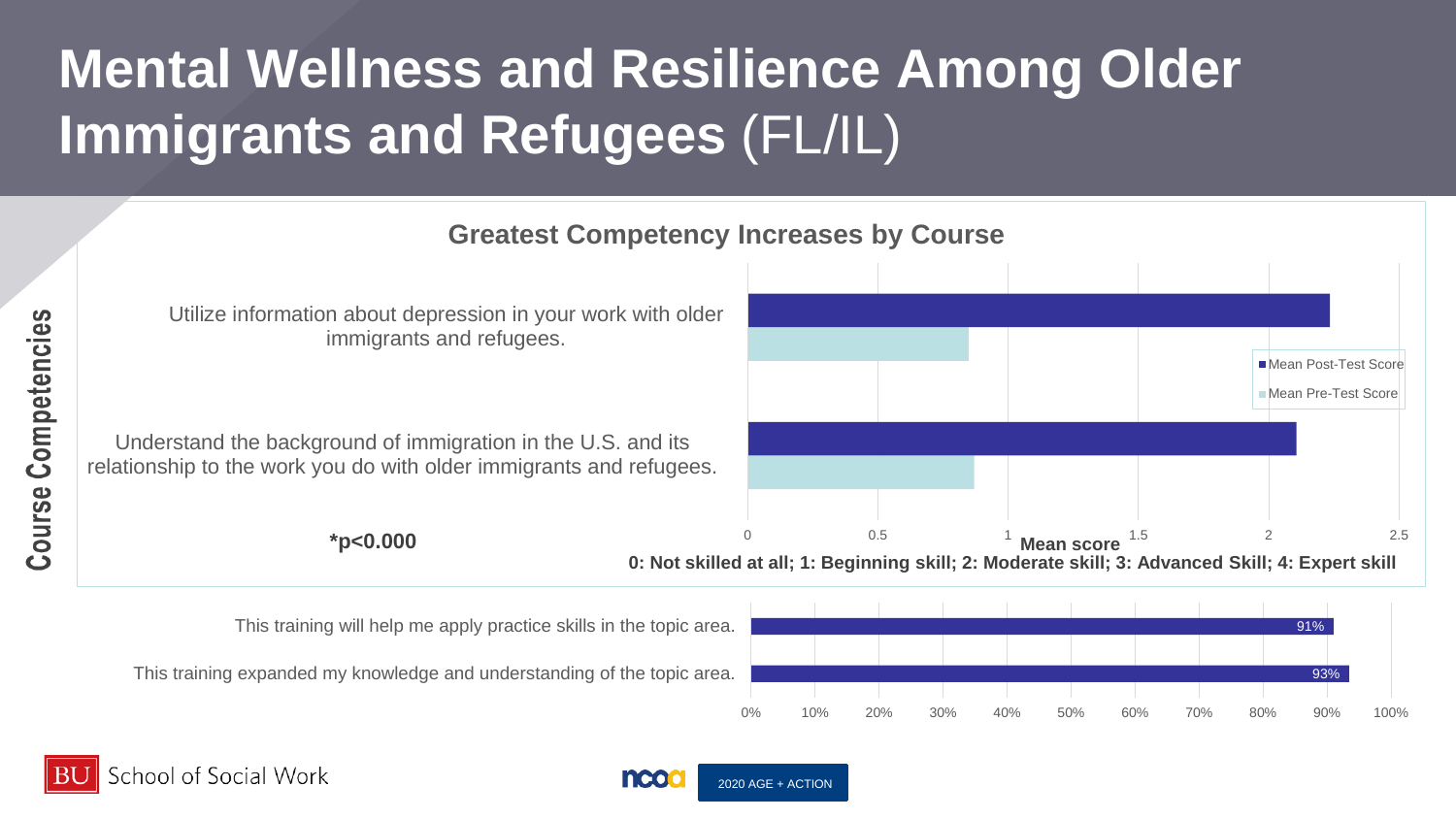# **At three month check in after program completion** (FL/IL)



School of Social Work

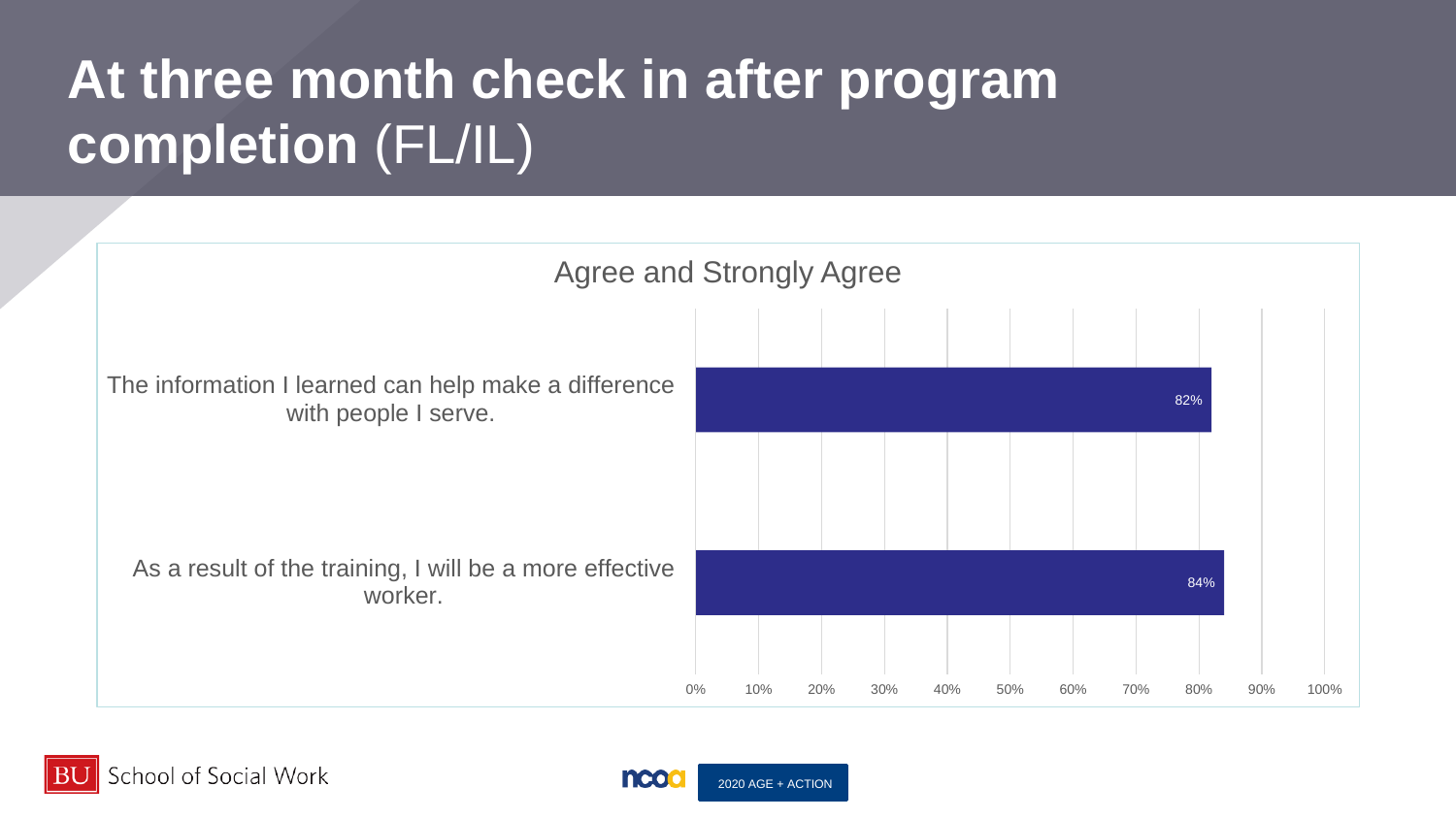## **Participant Data Year Two – Wisconsin**

Wisconsin Cohort: 50 learners enrolled, 50 learners completed  $(100\%)$ 

- December 2019 to September 2020
- . "To what extent do you believe that the training taught you what do differently when caring for people with behavioral health concerns?"
	- 94% of learners answered "Great extent," "A lot," or "Somewhat"

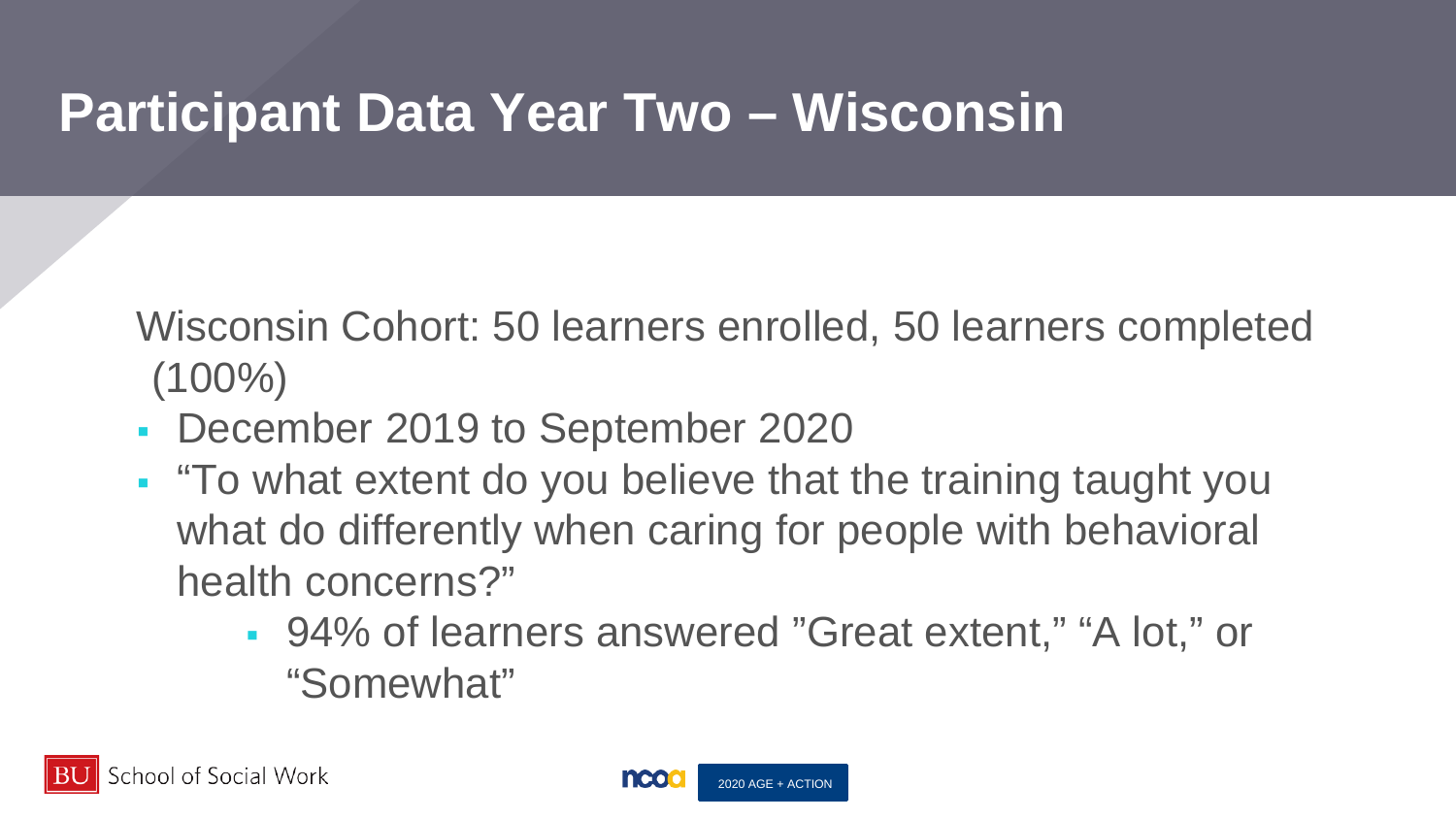## **Preliminary Qualitative Feedback (WI)**

- **Mental Health in Aging:** 
	- "This course was extremely helpful in assisting and assessing older adults with the challenges they face with mental health."
- Suicide Prevention among Older Adults:
	- **I** "I found it very helpful to know the key signs, symptoms and strategies with the elder population. I am very thankful that I do not have to do this alone."

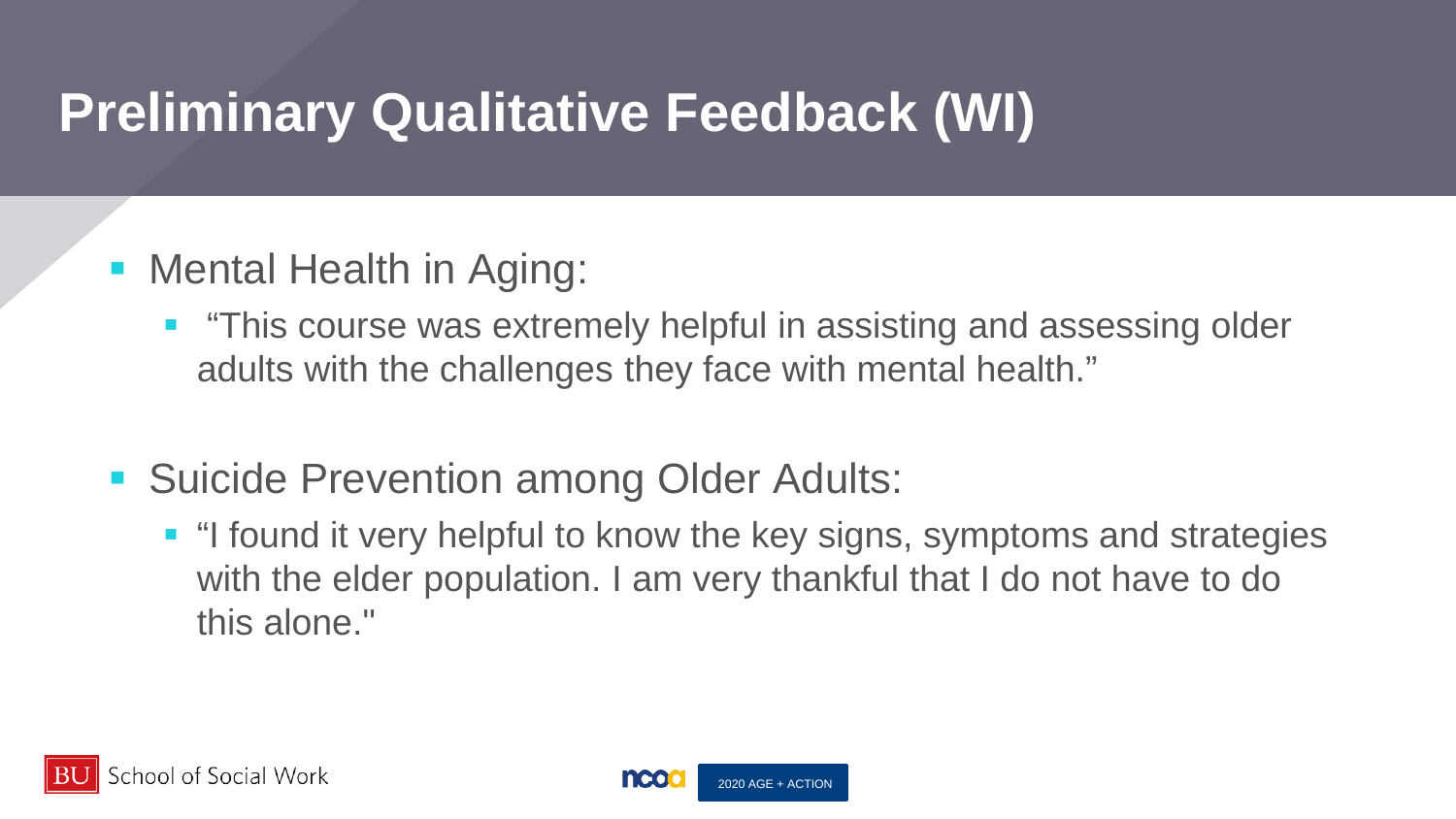## **Preliminary Qualitative Feedback (WI)**

- Mental Wellness and Resilience among Older Immigrants and Refugees:
	- "I work in a predominantly white area. We do not have a lot of education offered about other cultures, immigrants, refugees or asylum seekers. This course would definitely hep our staff have a better understanding of the challenges and mental wellness of this population."
- **Substance Use among Older Adults:** 
	- **E** "Although I have yet to encounter an older adult with substance use issues at our center, I feel much more equipped to handle things should that situation arise."

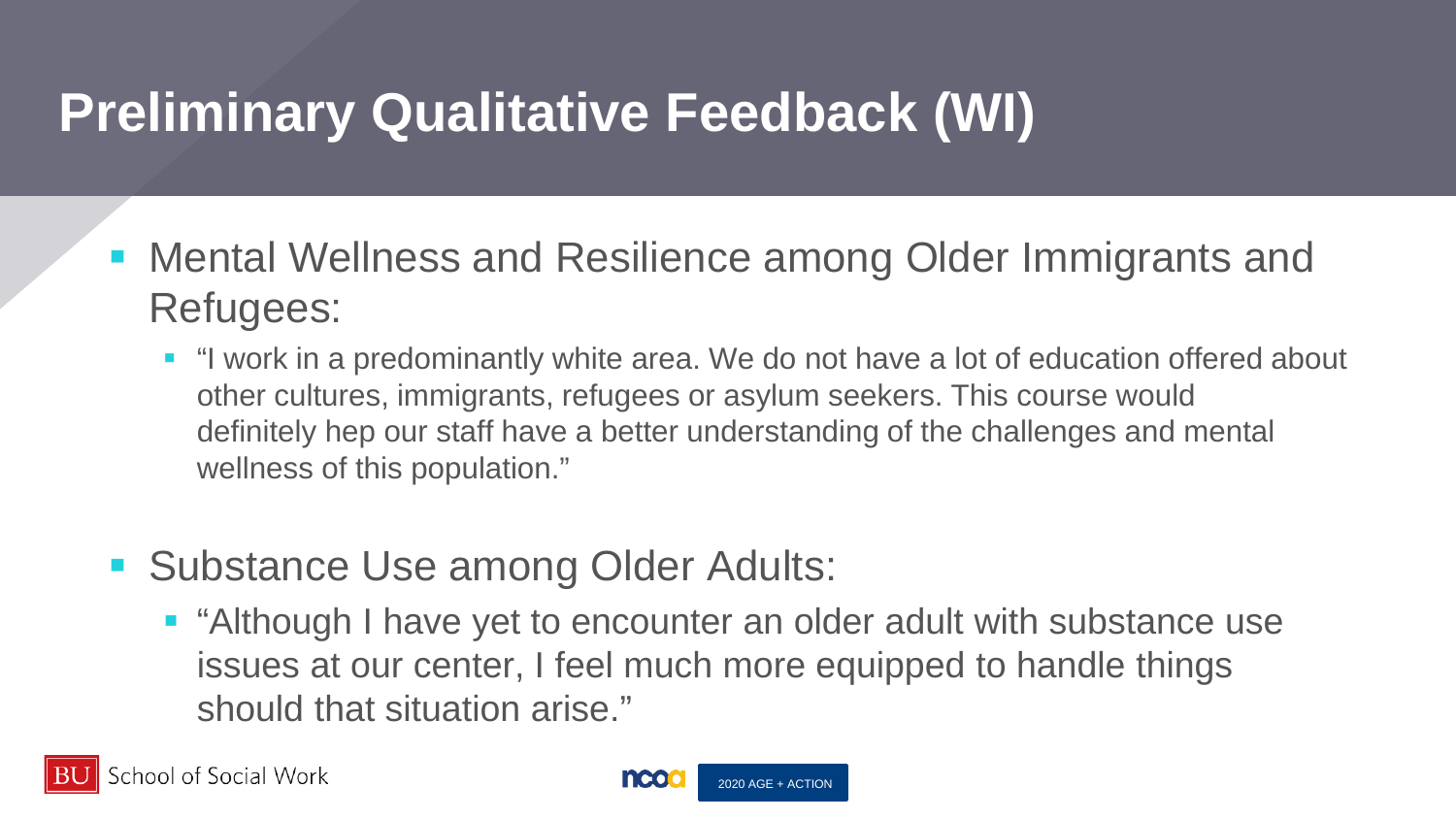## **Preliminary Qualitative Feedback (WI)**

- **Alzheimer's Disease and Other Dementias of Aging:** 
	- "Our Senior Center focuses a lot on assisting families and caregivers that care for people with Dementia. There are 9 employees at our Center and 3 of us our on the Dementia Friendly Coalition. I really enjoyed this course. It helped me better understand what dementia is and how to explain it to others."

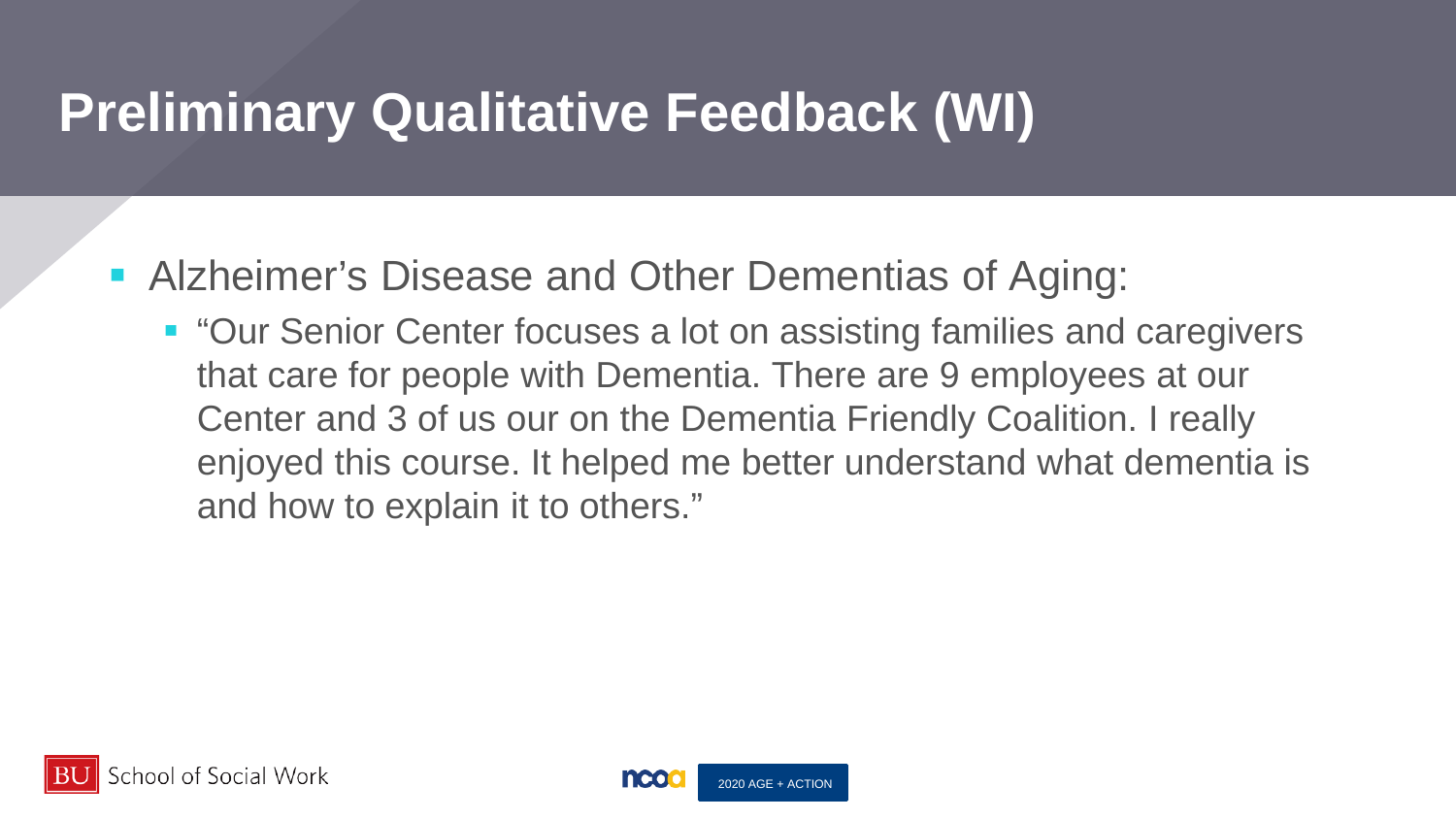### **KEY INFORMANT INTERVIEWS**

- Each interview took between 45-60 minutes and data was transcribed verbatim
- Content analysis was conducted
- Key themes identified from these a priori codes

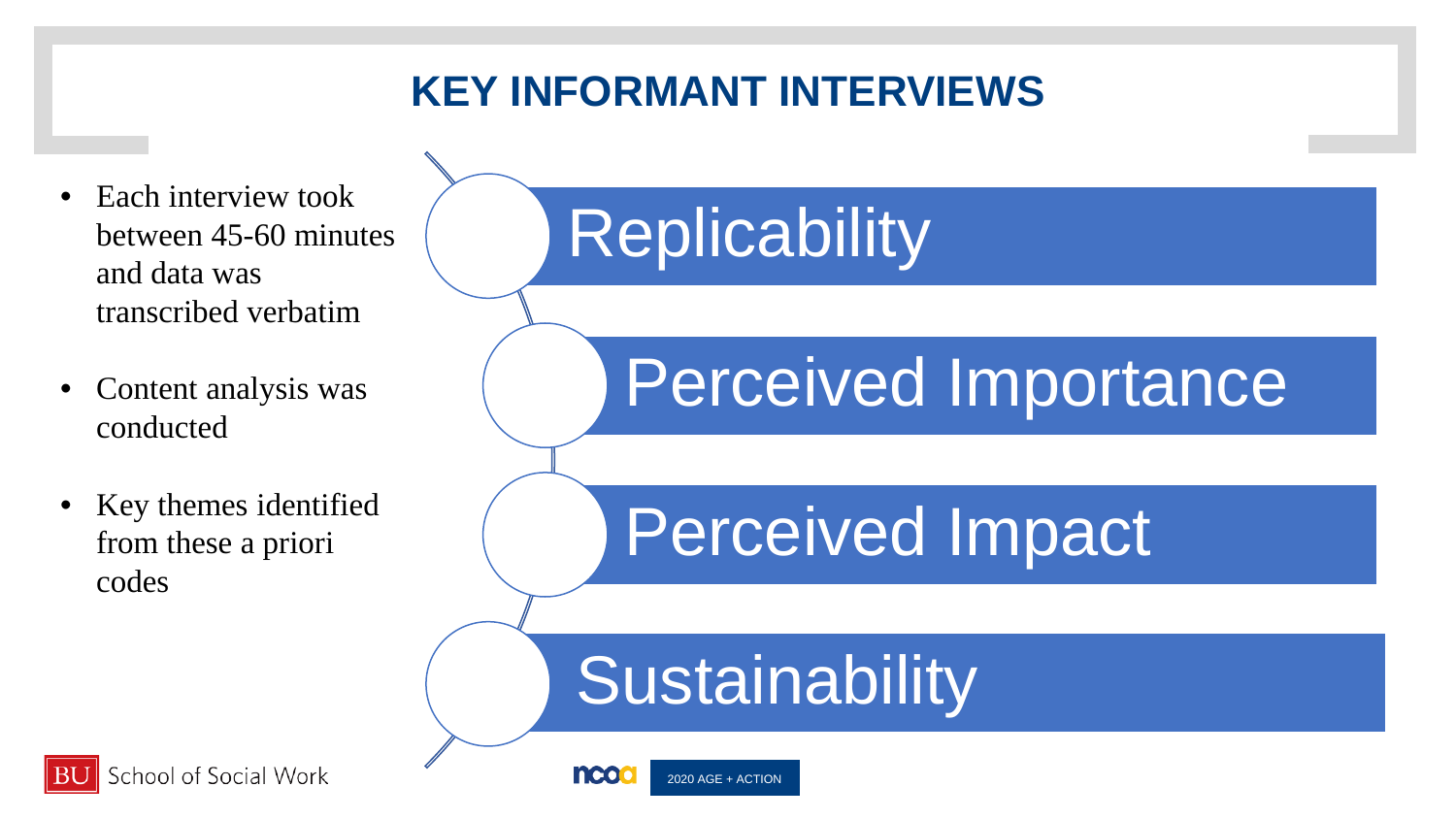### **REPLICABILITY**

Ease of program Challenges of program Advice to others

*"There was a bit of intimidation at first – the 19 hours of modules was a bit scary. But allowing staff flexibility and encouraging them through using their work time made it easier."* 

*"The topics were highly relevant and gave us the knowledge to identify the signs and symptoms of mental illness and how to refer".* 

*"Go through the modules at the same time as staff to be able to collaborate and talk about the topic together to create a more collaborative environment"*.

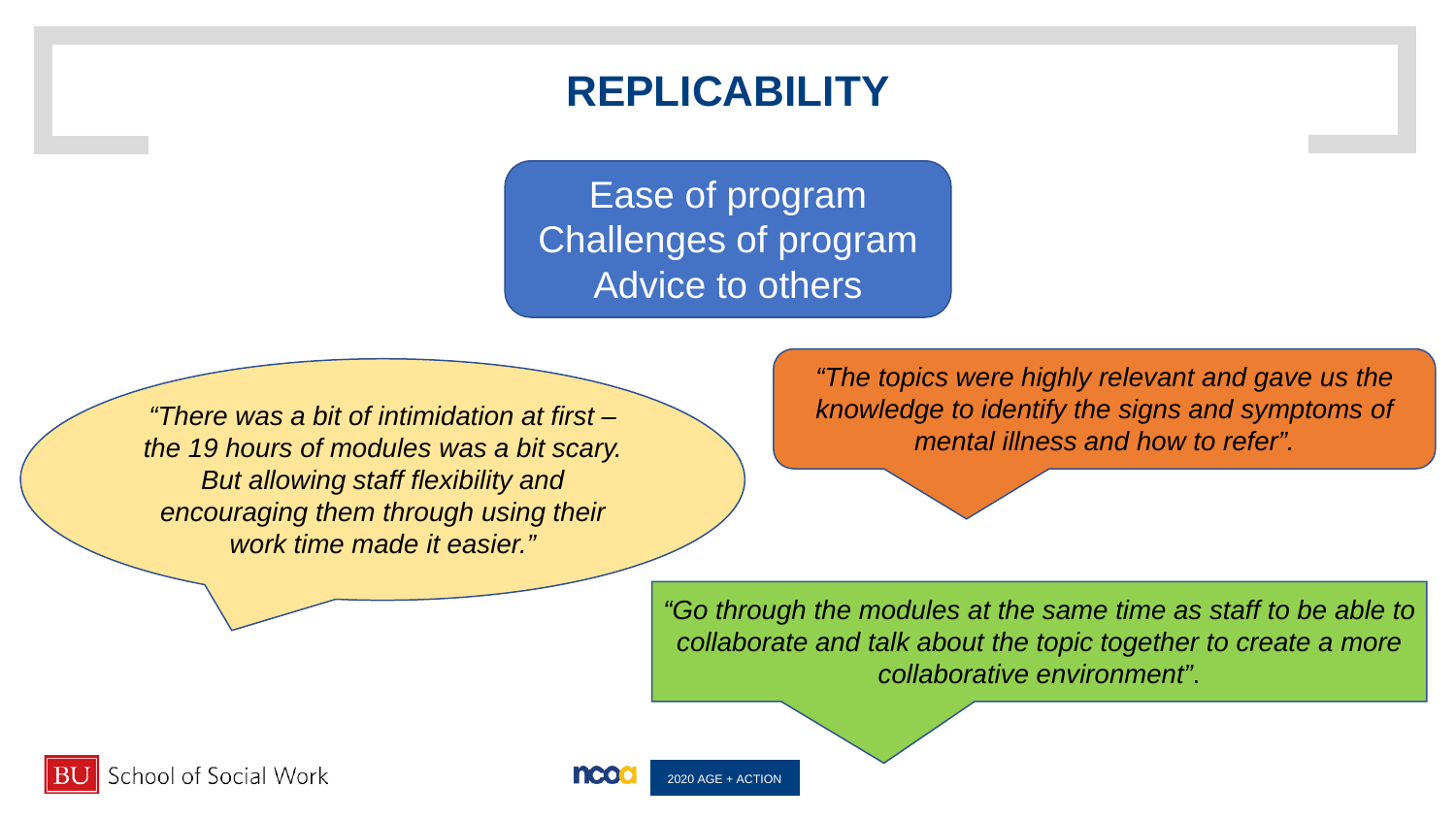### **PERCEIVED IMPORTANCE AND IMPACT**

#### Changes in Thoughts, Skills, and Behaviors

*"I feel that before this program, I have missed many cues during my conversations with my clients. Having taken the modules, it has expanded my personal knowledge to identify the cues and ask additional information which then turned into a referral which then turned into the help that the person might need.*"

*"I had a receptionist that was reactionary to almost every situation and we've seen a dramatic sense of calm and understanding that I hadn't seen before she took this course. That's what I would tell a director…if you have someone who seems uncomfortable or reactionary, that's the person who should take this program."*

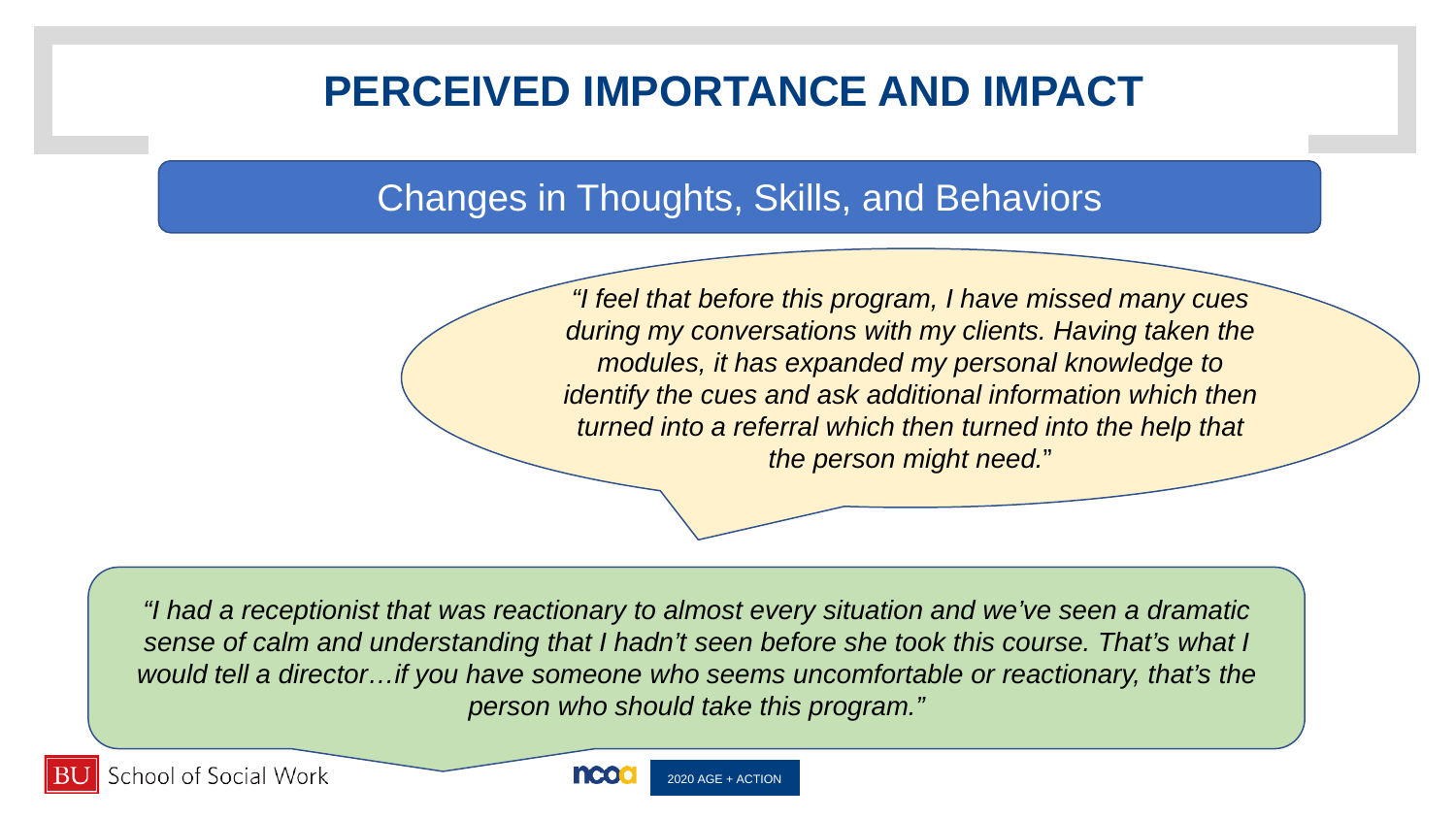### **SUSTAINABILITY**

Leadership Support Funding New Programs

"O*ur leadership is very supportive and gets a great return on investment. I earned the trust of my leader because of this."* 

*"You get so much for the money. Even if we had to eliminate someone going out of state for a conference, that might give me 10 people to train.That would save me a lot."*

*We are identifying new programs and new policies. We used the knowledge and we have now identified better ways to deal with concerns. We now need to develop the right process, the right referral steps to make sure we don't make it a lot of work but ensure that the clients get the help they need".* 

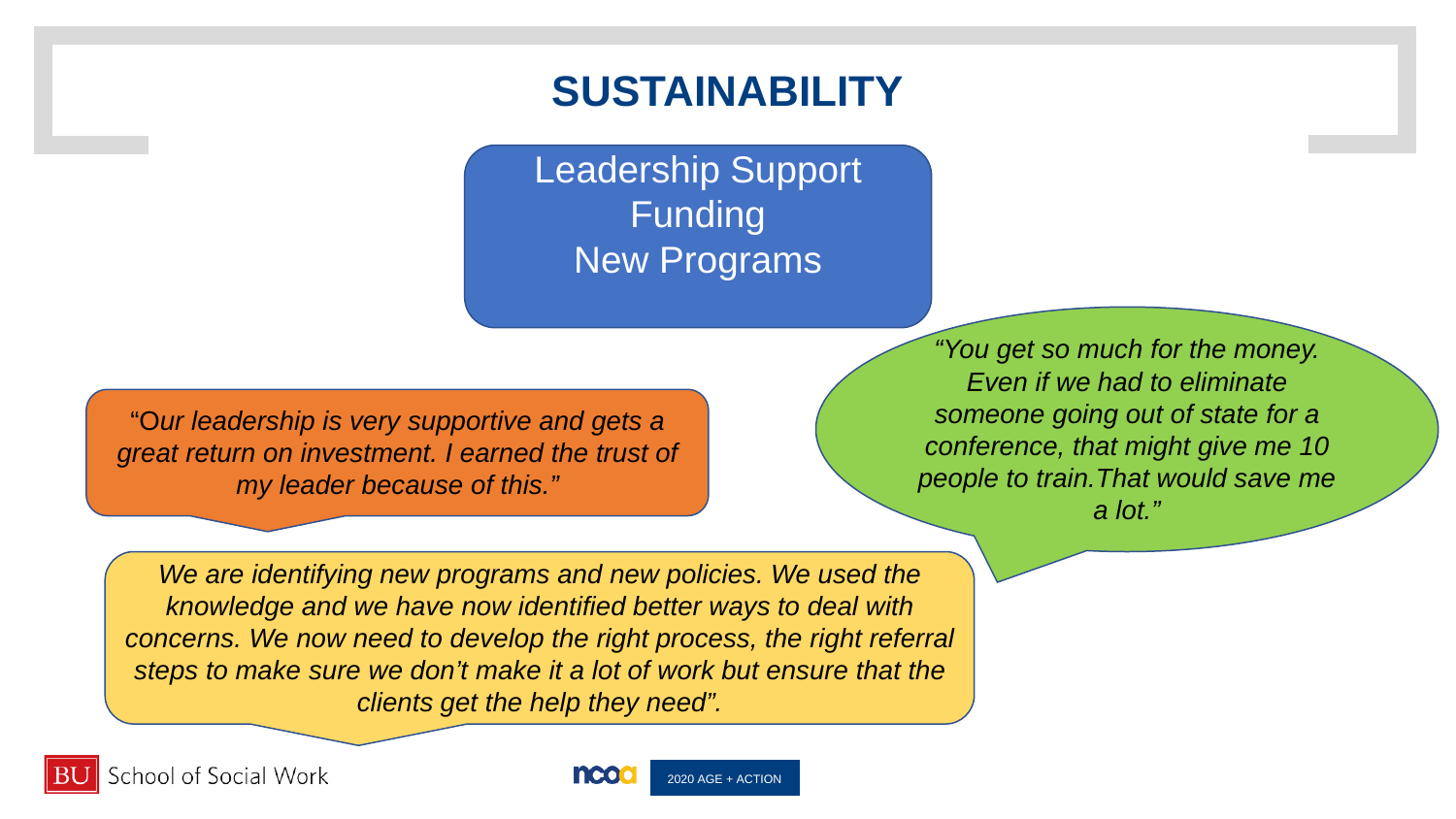### **OTHER COMMENTS AND FUTURE WORK**

*"Mental health issues are everywhere, and organizations are dealing with it every day. It is*  worth their while for all staff to understand the root of the problems and how to respond to *them with the most compassion and helpful to the people they serve."*

- It was mentioned in all interviews that the implementation of new programs, policies, and protocols were in progress.
- Several challenges were noted, including that the <u>funding budget</u> is made in the prior year, so adding new programs or protocols that were not included in the original budget were unlikely to be supported during this fiscal year.
- A recommendation to better capture the adoption of new programs and policies regarding behavioral health in aging issues would be to conduct a follow-up survey in the new fiscal year (6-12 months post training).